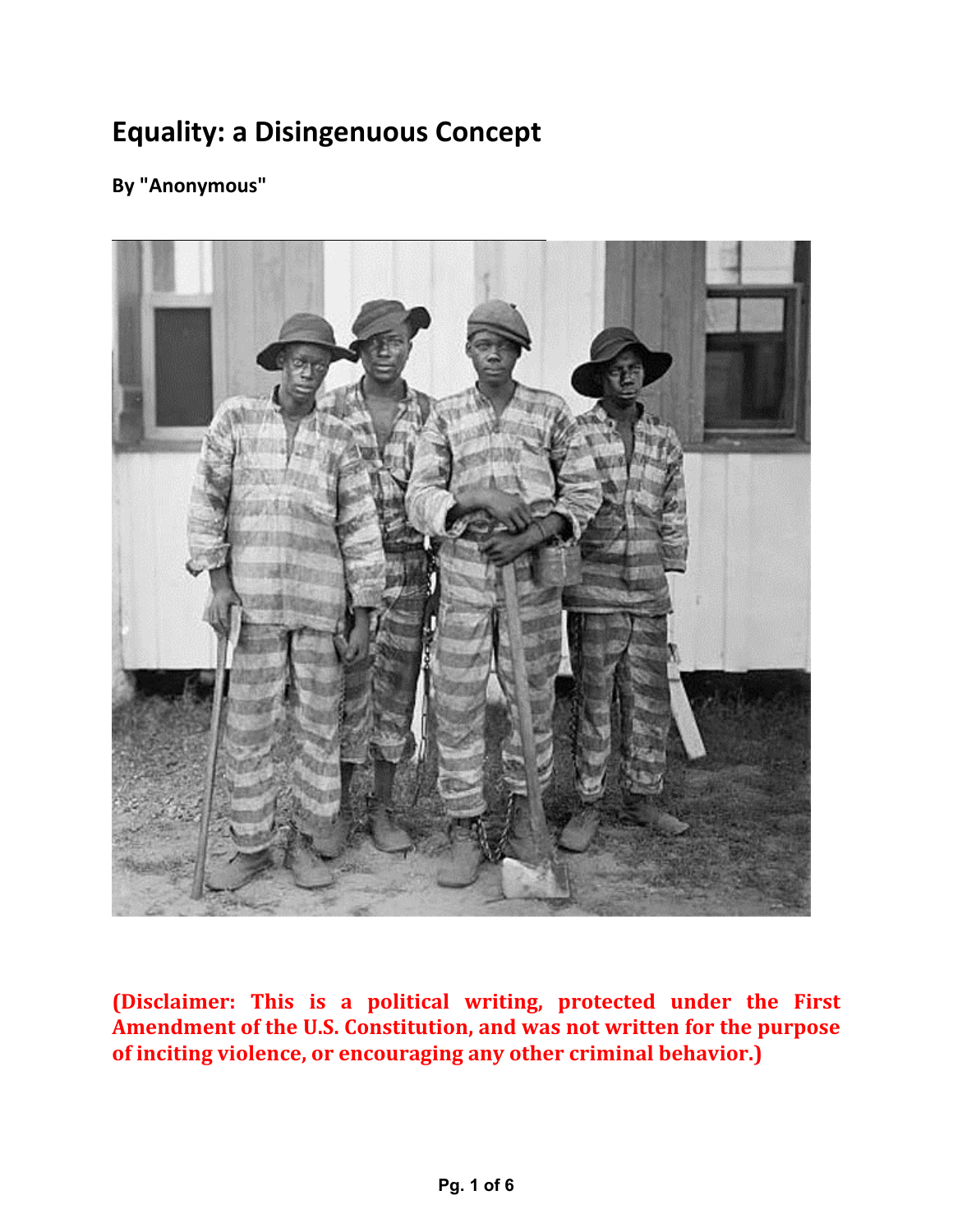## *"We hold these truths to be self‐evident, that all men are created equal..."*

Politicians, including some of our greatest leaders, have over‐used the notion of "equality" until it has lost all meaning. Thomas Jefferson, in an attempt to contrast the rights of free men versus the power of the English aristocracy, first wrote, *"All men are by nature equally free and independent. Such equality is necessary in order to create a free government."*

By the time Thomas Jefferson got around to penning the opening of the *Declaration of Independence* in 1776, he wrote more eloquently: *"We hold these truths to be self‐evident, that all men are created equal, that they are endowed by their Creator with certain unalienable Rights, that among these are Life, Liberty, and the Pursuit of Happiness. That to secure these rights, Governments are instituted among Men, deriving their just powers from the consent of the governed."*

Abraham Lincoln, in his famous *Gettysburg Address*, stretched the notion even farther: *"...our fathers brought forth on this continent a new nation, conceived in liberty, and dedicated to the proposition that all men are created equal."*

Really? Are all men created equal? In reality, the American government and legal system could be better described by acknowledging that we are all very "unequal" at birth, but we have "equal rights" under the law.

**It's a long way from 1776 to 1964, and the Federal government surely stepped outside of its Constitutional role when it began enforcing equality where equality did not exist naturally. This "***forced equality***" has led directly to America's internal "***culture wars***," which have weakened the nation and lead to domestic convulsions that set the stage for both social and economic decline.**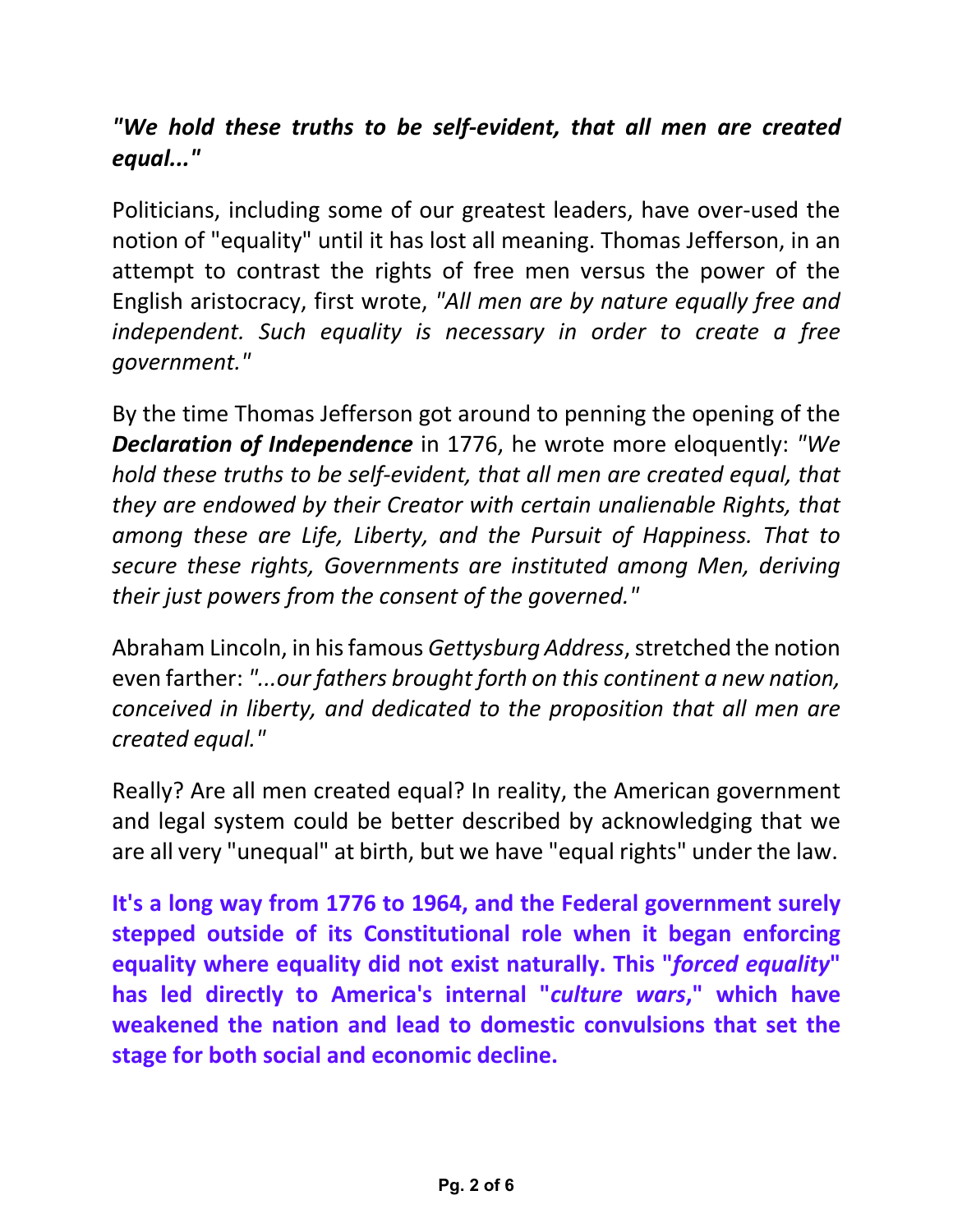America might fall from moral decay within, just as the Roman Empire fell, for America has become wholly defined by class struggles, intentionally fueled by an oppressive Federal Government to benefit the elites, not the people.

The government, with a wink and a nod, encouraged "*bread and circuses*" for the lower classes, hard work and ever‐increasing taxes for a shrinking middle class, and high‐priced protectionism and privileges for the small but powerful upper class. Beset by economic disorder and social chaos, most traditional Americans do not accept increased moral degradation and rampant class warfare as the "*newnormal.*"

The pervasive lower classes sought solace and refuge in government handouts, while everyone else made sincere efforts to work hard and better themselves. By the time America reached its current tipping point, there were simply two functional classes: The government‐dependent lower class, and everyone else.

Furthermore, as America approached its tipping point, the racial divide became increasingly evident and the lower classes became more racially‐ stratified, while the less‐developed races were left unchecked and free to exhibit animal‐like violence and criminality.

With the continued degradation of American culture, the behavior of inner‐city savages often became so primitive that, as both a practical and a philosophical question, many normal humans began to ask: *"Are these thugs and criminals ‐‐ with their flash mob riots and knock‐out games ‐ ‐ really measurably different from lower animals?"*

**A society and culture built on lies ‐‐ even one built on "***well‐intended***" or politically correct lies ‐‐ cannot endure and will eventually collapse under the weight of its own mendacities. Any government, which serves primarily to enforce and perpetuate those lies must surely fall.**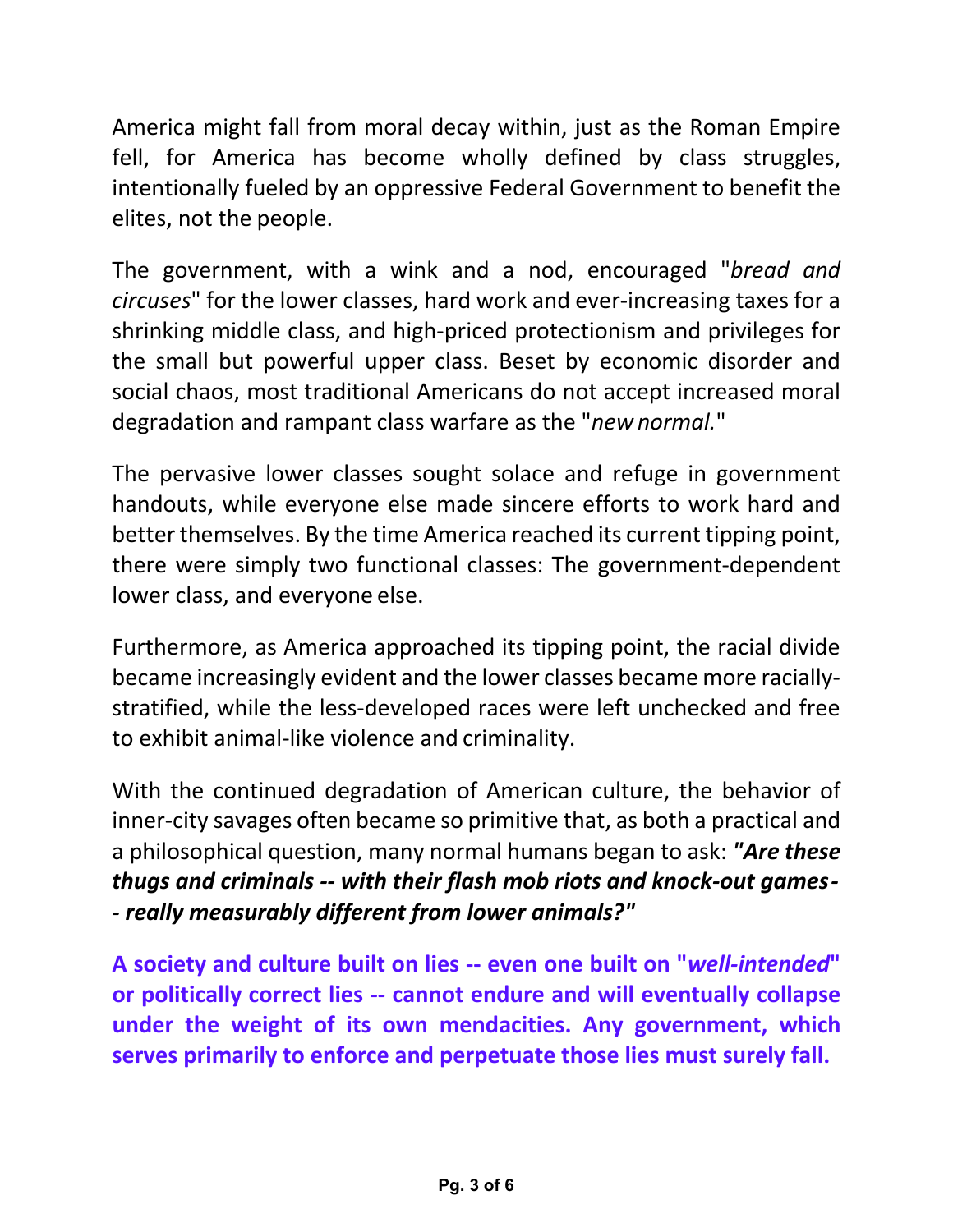Other than genetics and other circumstances of birth, was there any single quality which separated these rampaging sub-humans from animals? Is it only a measurable intelligence level that separates the lowest of primates from God's other creatures?

The most intelligent of humans have the ability to create and manipulate physical and virtual reality in awe‐inspiring and complex ways. But the primitive savages that freely walk amongst us don't create, they merely consume. Humans build and provide, while savages destroy.

We have built an orderly civilization based on our intellect. Without our intelligence, we would be nothing more than undeveloped Neanderthals fighting with spears.

**Legal and popular arguments contrasting modern humans with primitive savages go back at least as far as the 1850's. In newspaper accounts from that era, journalistic opinions regarding** *Dred Scott v. Sandford* **noted that bears can walk on their hind legs, but that doesn't make them human.**

Likewise, parrots can be taught to mimic human speech and even learn simple question-and-answer response patterns, but birds aren't human. Hyenas have evolved as very efficient pack hunters, with a leadership hierarchy and assigned tasks, but their primitive organizational skills don't make them human.

Both race‐mixing miscegenists and the class promoters have difficulty accepting that we, as individuals, are defined by *nature*. The real truth is that we are all unique individuals who have been created "differently," and all of those wonderfully diverse and inborn genetic differences became ever more apparent over time because of social and environmental pressures.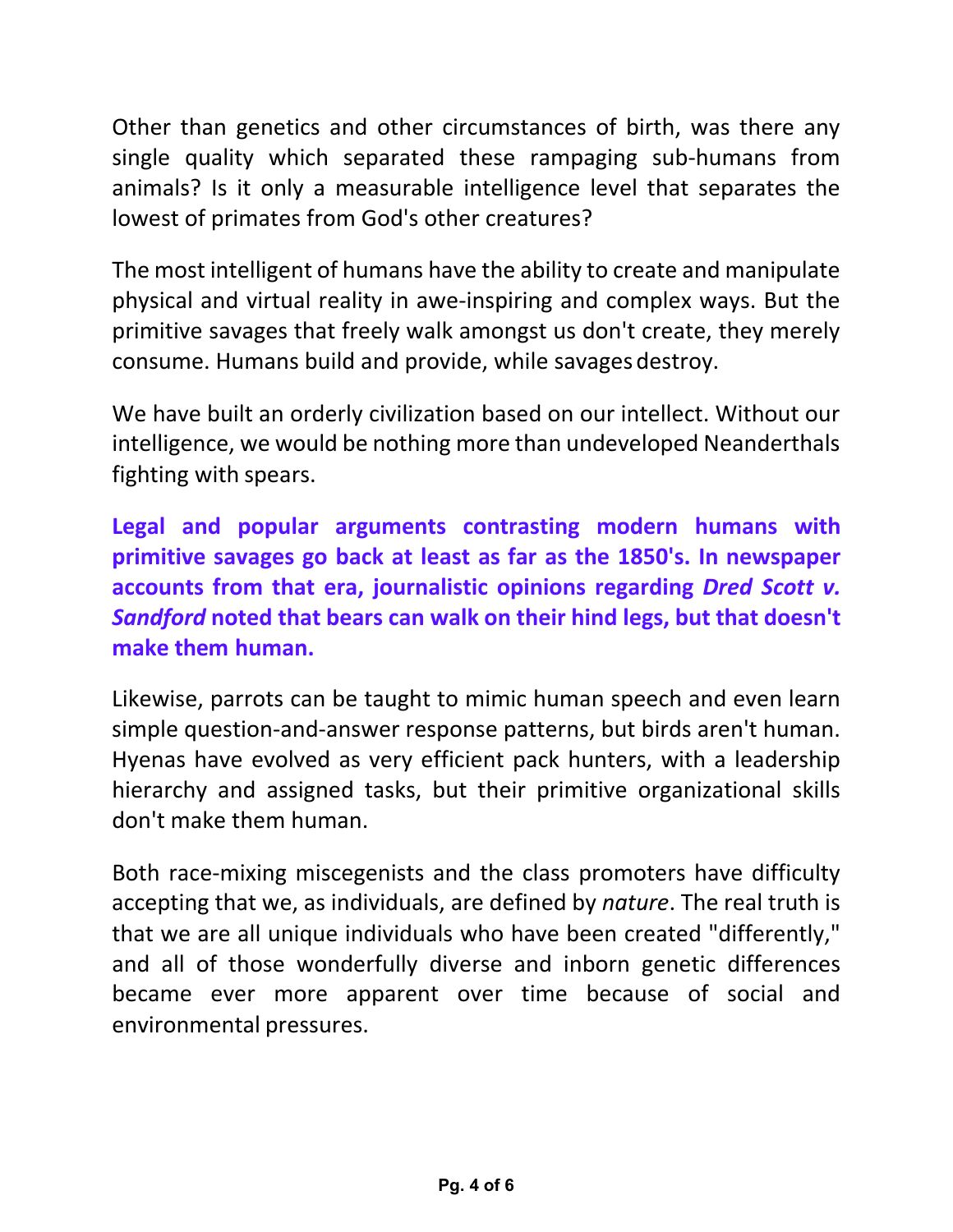Over hundreds of thousands of years, the brains of some groups of modern humanoids evolved more than others, and these stark differences ‐‐ evolving over eons and now evident between the modern races ‐‐ have fueled America's race‐based class struggles of today.

**How different are we, each to the other? And is our evolution complete? Our primitive savage ancestors fought in simple one‐ dimensional "***fight or flight***" responses. By contrast, modern humans plot, plan, measure their foe, gather intelligence, simulate every option, and then finally make war.**

As a species, we have compounded the natural racial, cultural, geographic and political divisions with religiouszealotry, and now we are left with an imperfect world, which seems intent on destroying itself.

For example, there are the very predictable Middle East/Middle Asia wars and lesser conflicts, and the unending angst of Sunni versus Shiite, and Arabs distrusting Persians, and Indians hating Pakistanis, and Jews distrusting Christians, and Europe is tiring of America, and the Korean peninsula could erupt at any time, and everyone is cautious of China... (*"and Russia simply waits")*

Life -- and mankind's history -- is a measurable continuum of generations. We stand only two or three generations removed from the glorious postwar era of the 1950's, yet the differences between the 1950s and today are immense and strangely unfathomable.

Mankind's progress across the ages is measurable by a time continuum and also marked by a genetic continuum. Humans are the product of a long and divergent evolution. Both time and genetic markers are scientifically measurable.

It took at least 130,000 years for the German‐Nordic race of the Caucasian species, and for the Japanese race of the Asian species to